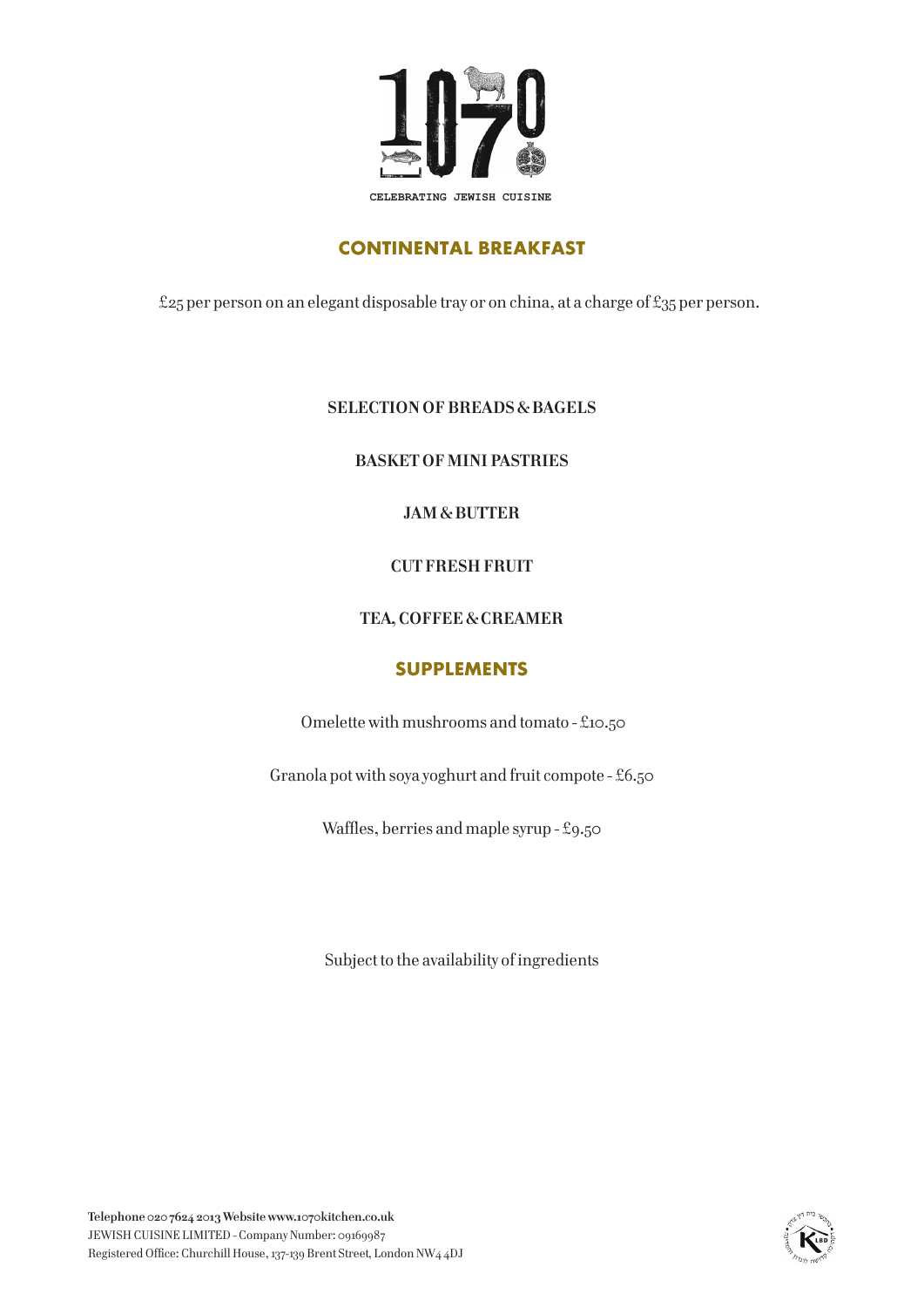

# **LUXURY BREAKFAST**

£30 per person on an elegant disposable tray or, on china, at a charge of £45 per person.

## **HOME CURED SALMON, CARDAMOM & LIME SOYA CREAM CHEESE WITH BABY LEAVES AND LEMON**

#### **SELECTION OF BREADS & BAGELS**

### **BASKET OF MINI PASTRIES**

### **JAM & BUTTER**

### **CUT FRESH FRUIT**

## **TEA, COFFEE & CREAMER**

## **SUPPLEMENTS**

Omelette with mushrooms and tomato - £10.50

Granola pot with soya yoghurt and fruit compote - £6.50

Waffles, berries and maple syrup - £9.50

Subject to the availability of ingredients